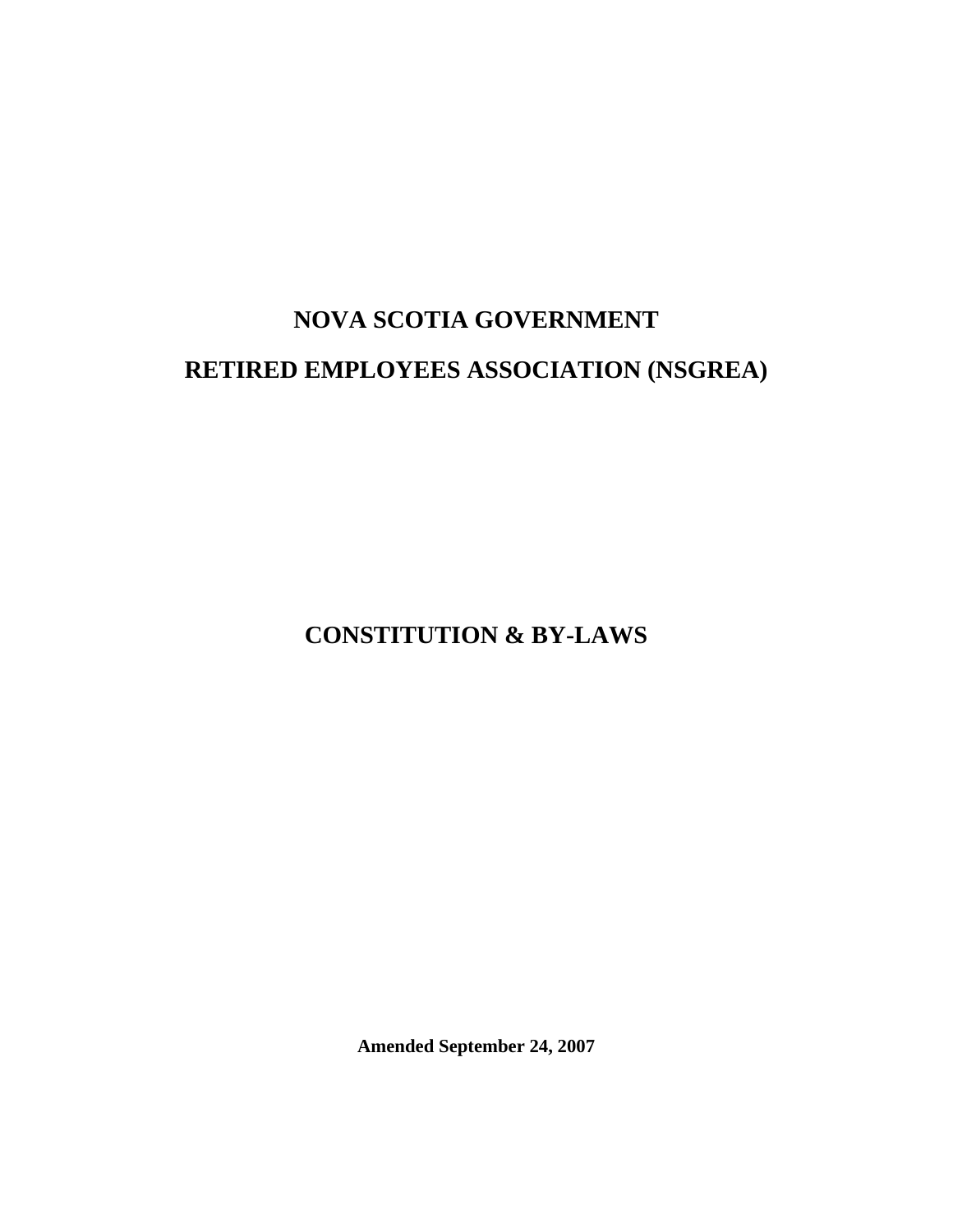# **TABLE OF CONTENTS**

**\_\_\_\_\_\_\_\_\_\_\_\_\_\_\_\_\_\_\_\_\_\_\_\_\_\_\_\_\_\_\_\_\_\_\_\_\_\_\_\_\_\_\_\_\_\_\_\_\_\_\_\_\_\_\_\_\_\_\_\_\_\_\_\_\_\_\_\_\_\_\_\_**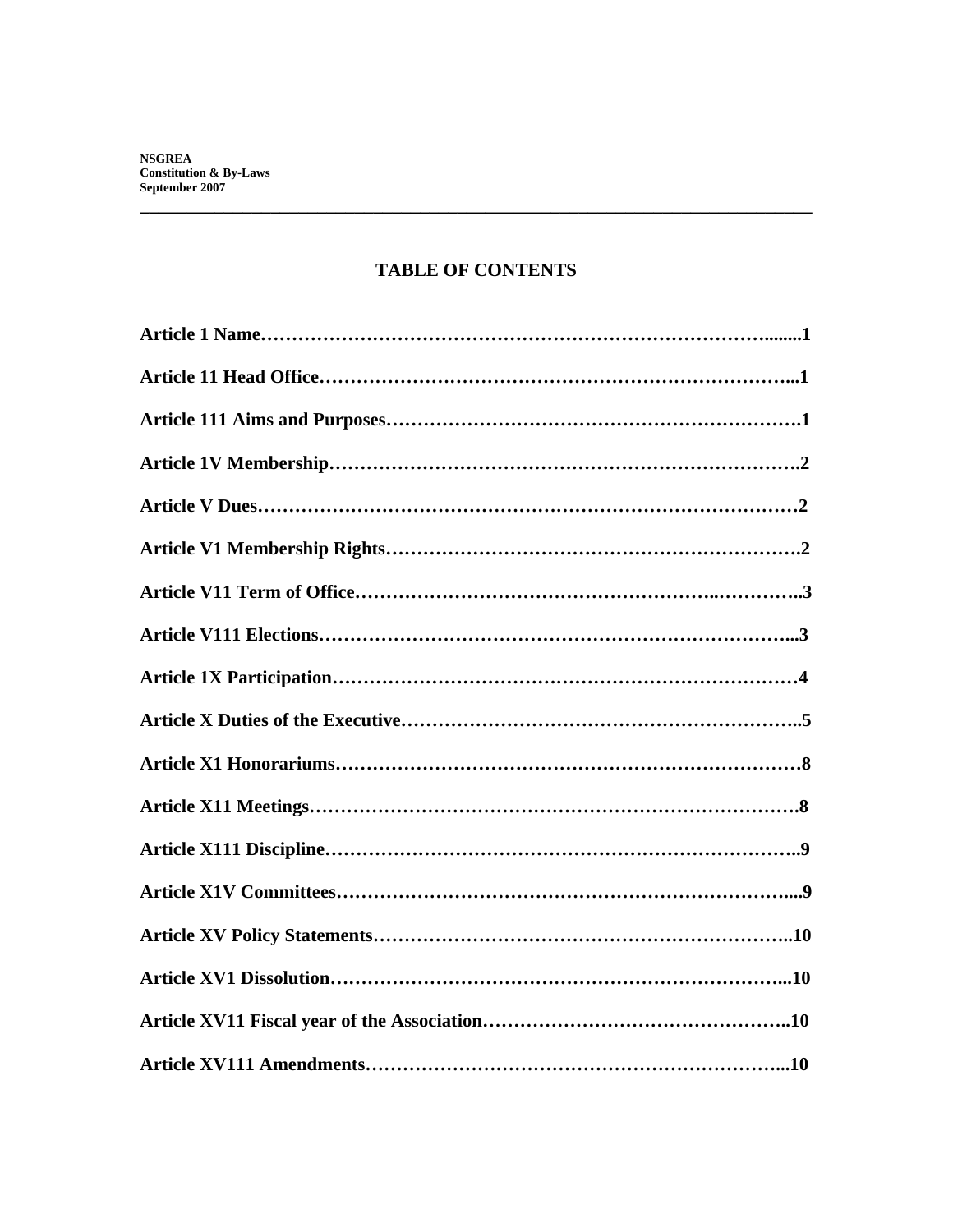# **Article I Name**

**1.1 The Name of the organization shall be known as the Nova Scotia Government Retired Employees Association, hereafter referred to as the Association or the N.S.G.R.E.A.** 

# **Article II Head Office**

**2.1 The head office of the Association shall be in such place as determined by the Provincial Executive from time to time, taking into consideration a central access location of the Province of Nova Scotia.** 

# **Article III Aims and Purposes**

- **3.1 The aims and purposes of the Association (NSGREA) shall be:** 
	- **3.1.1 To promote the interests of its members and generally to advance the economic and social welfare of the membership;**
	- **3.1.2 To bring together retired members or their delegates to discuss issues pertaining to the membership;**
	- **3.1.3 To make presentations to any and all committees of governments that would be of benefit to the membership;**
	- **3.1.4 To secure legislation which will safeguard and promote the principles, rights and liberties of the membership;**
	- **3.1.5 To encourage the membership to participate in their democratic institutions by exercising their full rights and responsibilities of citizens by voting in elections;**
	- **3.1.6 To assist groups with their retirement preparation programs; and**
	- **3.1.7 To work with the NSGEU and other Unions to further the aims of NSGREA.**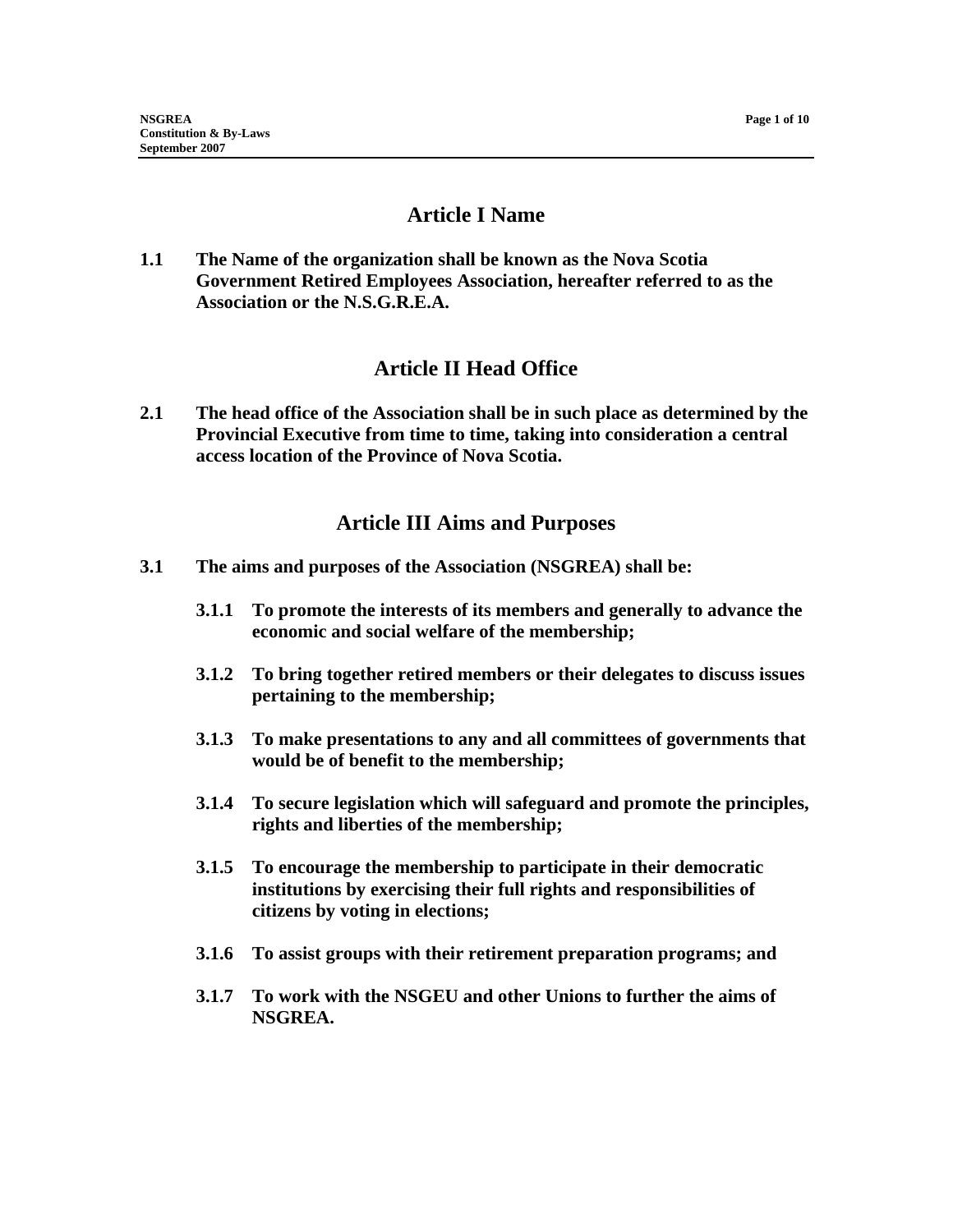# **Article IV Membership**

#### **4.1 Membership in the NSGREA shall be open to:**

- **4.1.1 All persons who are in receipt of a Nova Scotia Public Service Superannuation Benefit (pension);**
- **4.1.2 The spouse of a deceased member; and**
- **4.1.3 All former members (retired) of the Nova Scotia Government and General Employees Union (NSGEU).**

## **Article V Dues**

- **5.1 In reference to those in 4.1 above.**
- **5.2 All members to be in good standing pay dues as prescribed by Convention.**

## **Article VI Membership Rights**

- **6.1 Every member in good standing is entitled:** 
	- **6.1.1 To be nominated for, and hold, any office in the NSGREA, subject to all qualifications stipulated in this Constitution and By-Laws;**
	- **6.1.2 To participate in elections as set forth in this constitution and By-Laws;**
	- **6.1.3 To attend executive meetings of the NSGREA upon request through the Executive;**
	- **6.1.4 a) To formulate resolutions and Constitutional amendments to the Annual Convention, which must first be approved by the Regional Areas if that Region is active; b) If the Region is inactive, the resolution or Constitutional amendment must be presented in written form to the Executive for direction to Convention;**
	- **6.1.5 To participate in NSGREA Regional meetings;**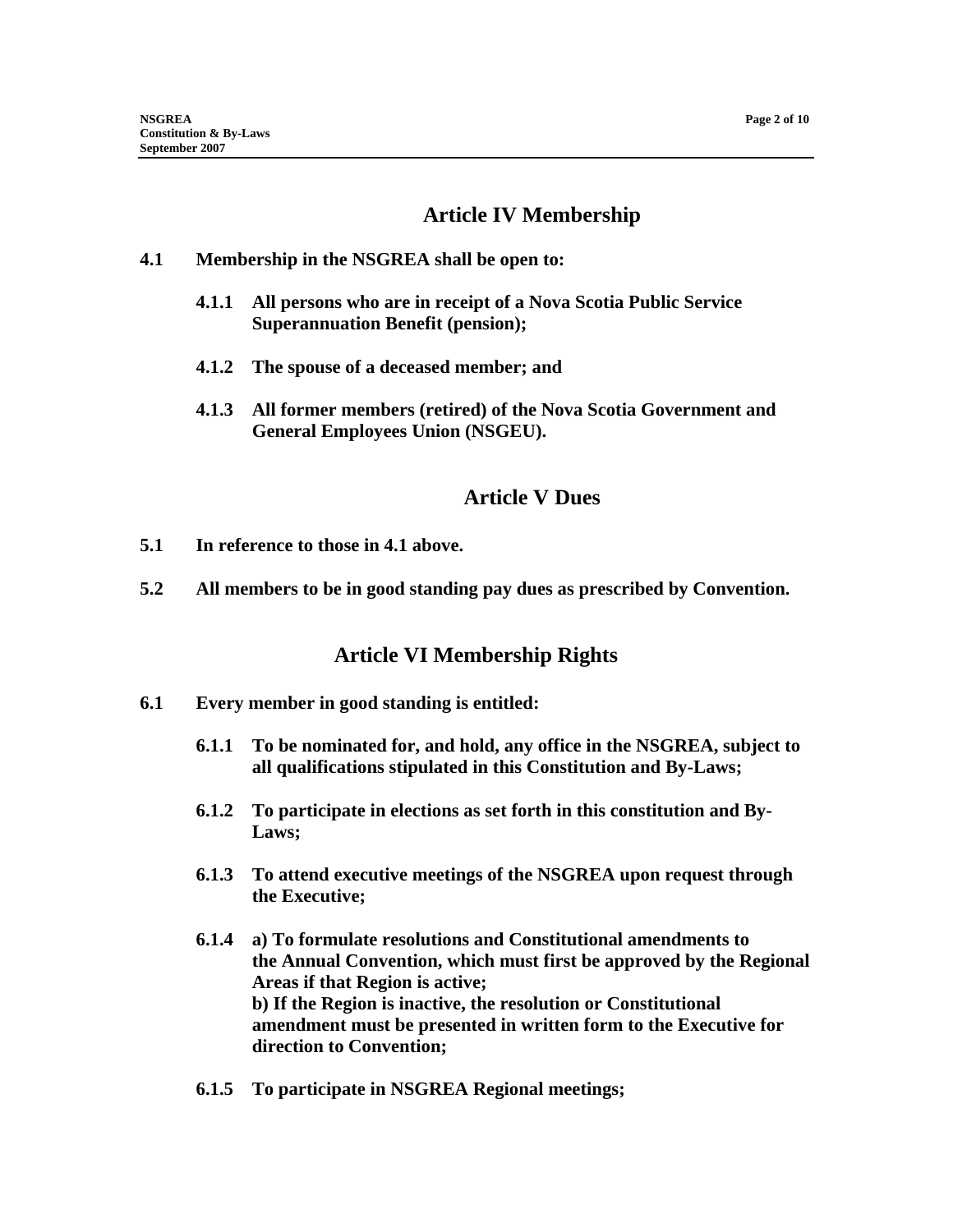#### **6.1.6 To receive a membership card; and**

**6.1.7 To receive a copy of the NSGREA Constitution upon request.** 

#### **Article VII Term of Office**

- **7.1 The term of office for Provincial Executive shall be for two years from the Annual Convention date as determined by the Executive or until such time as replaced by subsequent elections provided for in the Constitution and By-Laws.**
- **7.2 All Committees of the NSGREA shall be for a period of one year as elected or appointed as defined in this Constitution and By-Laws.**

## **Article VIII Elections**

- **8.1 Elections for positions of the NSGREA Provincial Executive shall be conducted at the Annual Convention.**
- **8.2 In the event of a vacancy in the office of President, the Vice-President shall perform the duties of the President until the next Annual Convention.**
- **8.3 In the event of a vacancy in any other Executive Officers position, the Provincial Executive shall appoint from the membership a suitable individual to serve the unexpired term until the next Annual Convention.**
- **8.4 To be eligible for nomination, a member must be present at the annual Convention or Special Convention called for that purpose, or has agreed in writing to accept office and be a paid up member.**
- **8.5 Election of officers shall be by secret ballot.**
- **8.6 A nominee shall be declared elected upon receiving fifty percent (50%) +1 of the votes cast. If a majority vote is not obtained by a nominee, a runoff election shall be held, from which the nominee who received the least votes and any other nominee who voluntarily withdraws will be eliminated from the ballot. This process will continue until a nominee achieves the required number of votes to be elected.**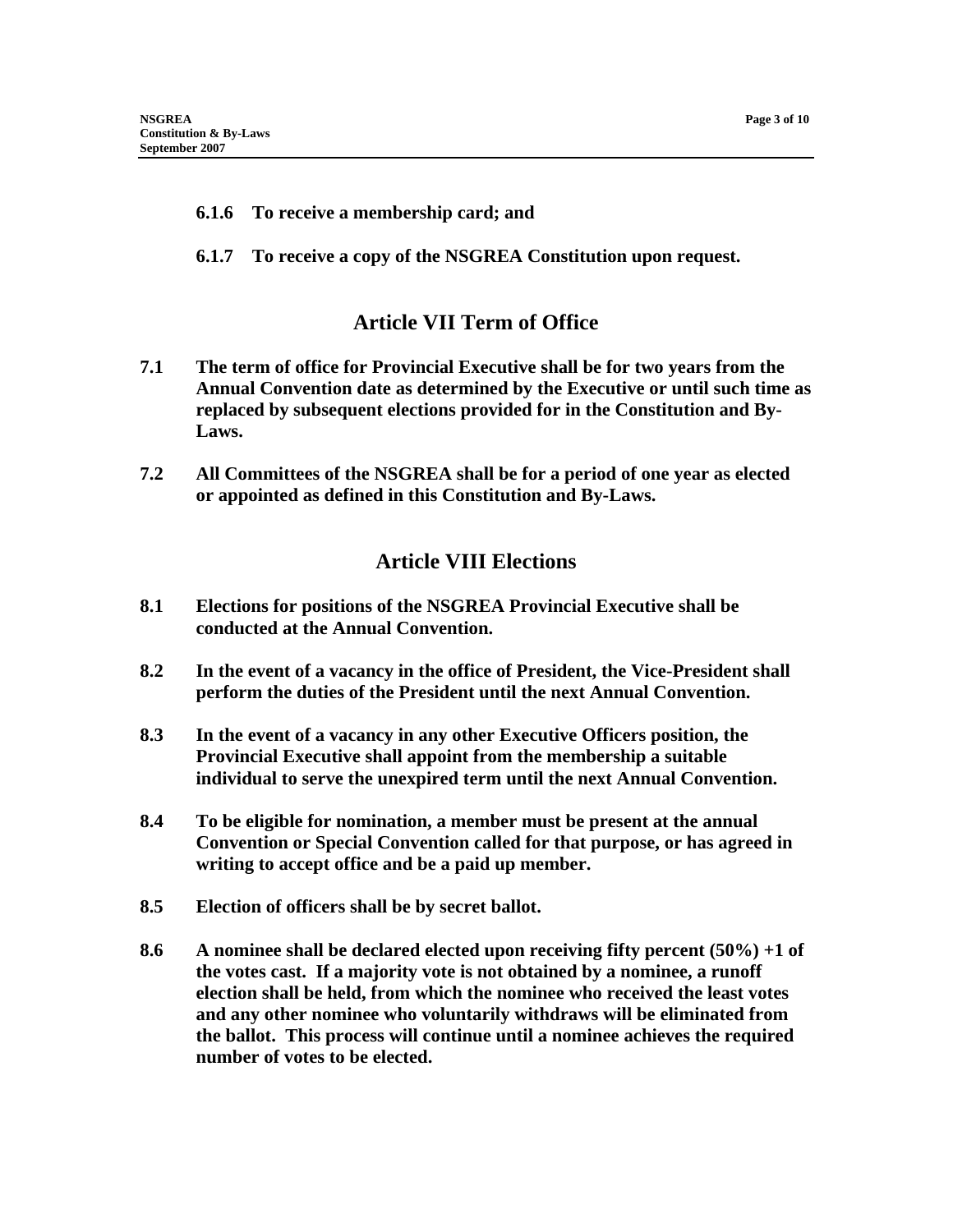- **8.7 If there is only one nominee for a position, the elections chairperson shall declare that nominee elected by acclamation.**
- **8.8 No vote count shall be announced.**
- **8.9 Elections for officers will be held at every Convention, alternating in the following manner:** 
	- **8.9.1 2007 election of Vice-President, Treasurer and Pensions Representative for a two-year term and every odd year afterwards;**
	- **8.9.2 Commencing 2008 election of President, Secretary, Membership Secretary and Benefits Representative for a two-year term and every even year afterwards;**

# **Article IX Participation**

- **9.1 The Annual Convention of the NSGREA shall be at a place and time as determined by the NSGREA Provincial Executive.**
- **9.2 The Annual Convention shall elect from its membership the NSGREA Provincial Executive Positions as per Article 8.9.**
- **9.3 The immediate Past President will be a non-voting member of the Executive.**
- **9.4 The NSGREA Provincial Executive may designate any other member to serve the Association in any additional positions as required.**
- **9.5 The Regions designated are as follows:** 
	- **9.5.1 Cumberland County**
	- **9.5.2 Lunenburg, Queens Counties**
	- **9.5.3 Halifax Regional Municipality and Hants East**
	- **9.5.4 Out of Province members**
	- **9.5.5 Inverness, Richmond, Victoria Counties**
	- **9.5.6 Digby east to and including Hants West**
	- **9.5.7 Antigonish, Guysborough, Pictou Counties**
	- **9.5.8 Cape Breton County**
	- **9.5.9 Colchester County**
	- **9.5.10 Shelburne, Yarmouth Counties, District of Clare and Digby West**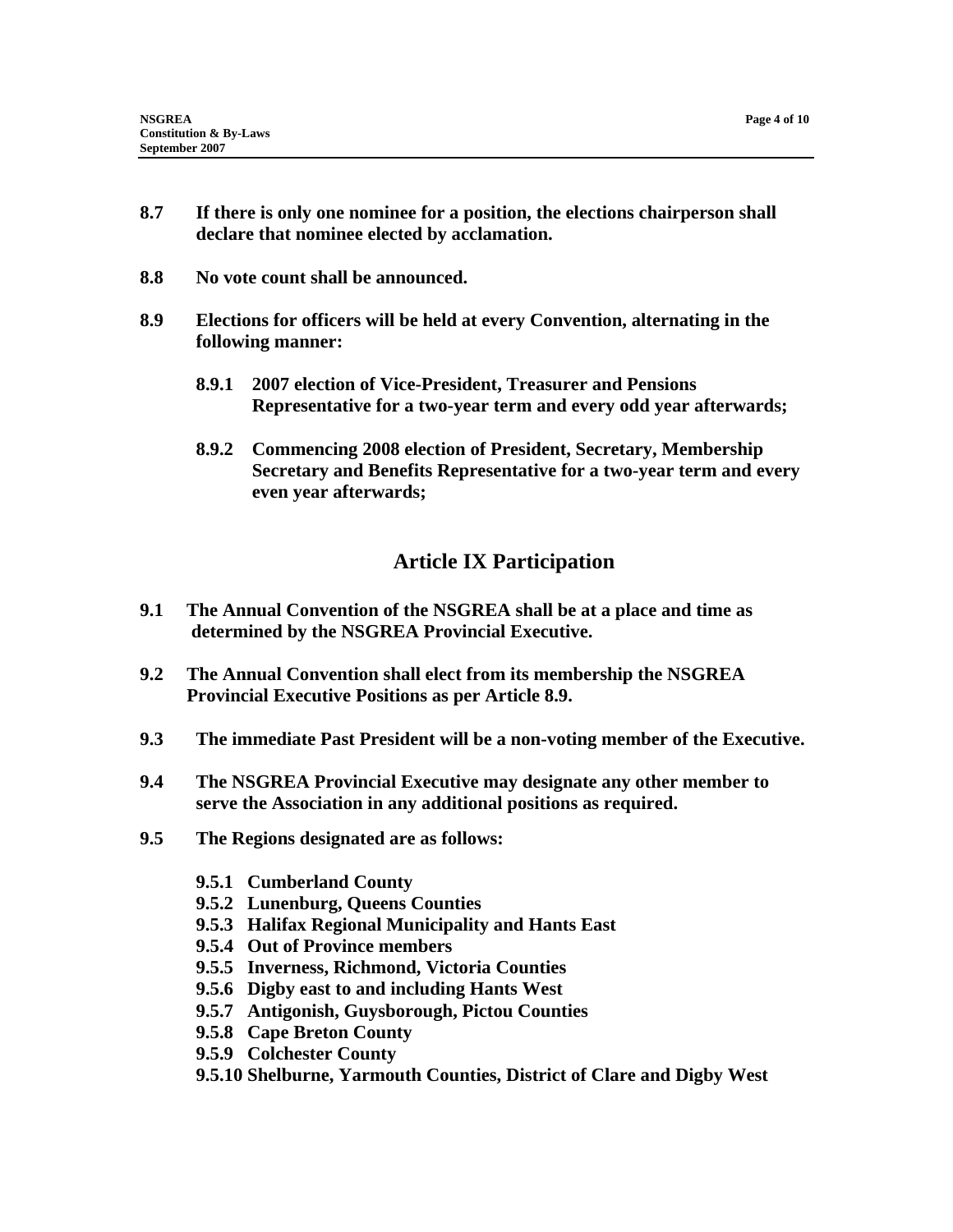# **Article X Duties of the Executive**

#### **10.1 The President Shall:**

- **10.1.1 Be the Chief Executive Officer of the Association, and shall be responsible for the overall operation of the NSGREA in conjunction with the Provincial Executive;**
- **10.1.2 Preside at all meetings of the Executive and the Annual Convention;**
- **10.1.3 Sign all official documents of the NSGREA and be a signing officer;**
- **10.1.4 Attend meetings when requested or, send a replacement as a representative;**
- **10.1.5 Be an ex-offico member of all committees;**
- **10.1.6 Assign duties and responsibilities to members of the Executive; and**
- **10.1.7 Perform such other duties as are normally attached to the office of President.**
- **10.2 The Vice-President shall:** 
	- **10.2.1 Replace the President in his/her absence;**
	- **10.2.2 Be a signing officer of the Association;**
	- **10.2.3 Aid the President in the duties as Chief Executive Officer and act on behalf of the President when so authorized and discharge the responsibilities assigned by the President; and**
	- **10.2.4 Accept and carry out other duties as may be required by the Executive of the Association.**
- **10.3 The Secretary shall:** 
	- **10.3.1 Take and record minutes of all executive meetings and present these minutes at the following meeting;**
	- **10.3.2 Handle the correspondence of the NSGREA as directed by the**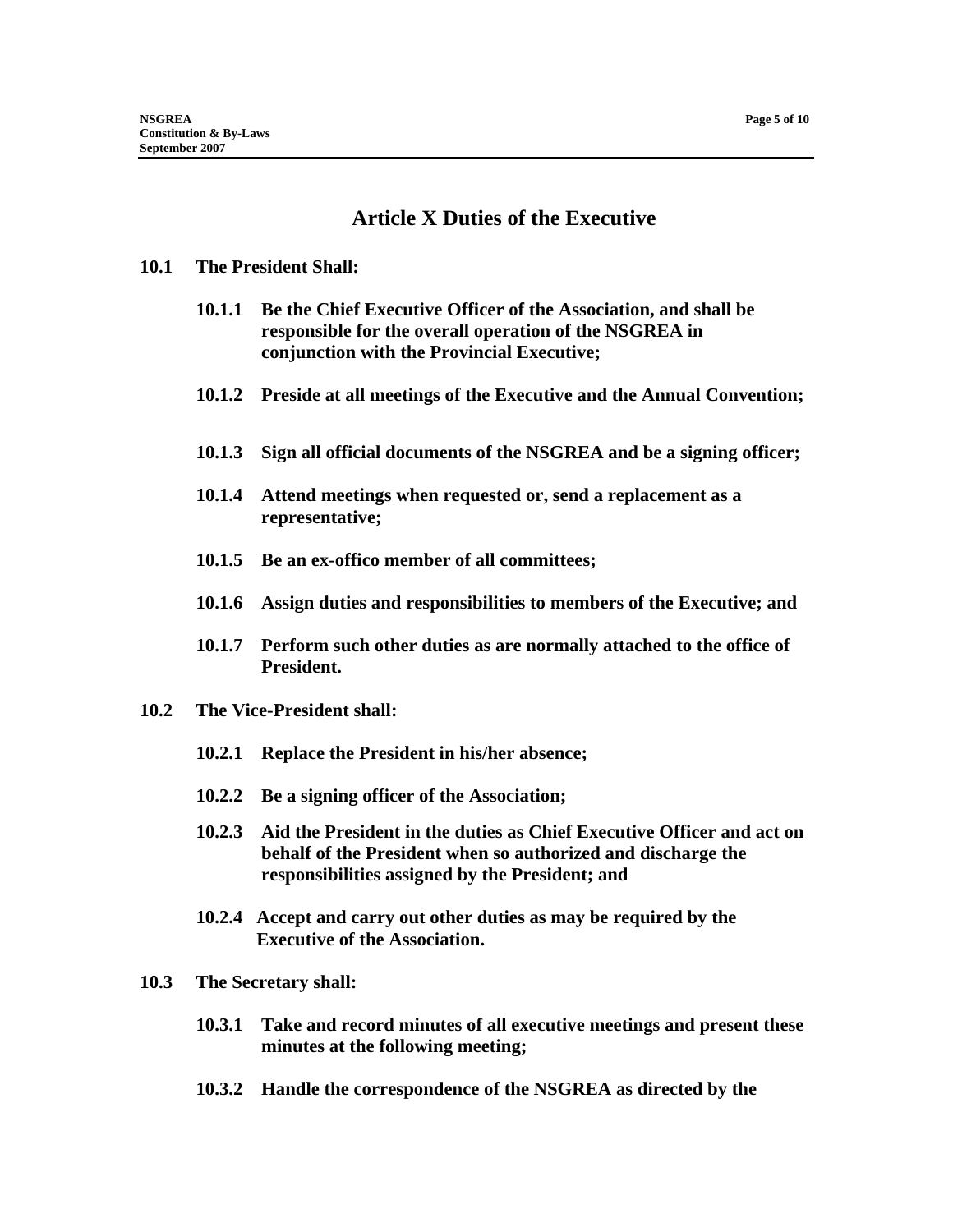**Provincial Executive and/or Annual Convention;** 

- **10.3.3 Work with the President in preparing meeting notices, agendas and attending to other business of the Association;**
- **10.3.4 Have and hold records and minutes of the current five year period; and**
- **10.3.5 Perform any other related duties as determined by the Executive.**

#### **10.4 The Treasurer shall:**

- **10.4.1 Be a signing officer of the Association and shall sign all financial documents of the Association;**
- **10.4.2 Attend to all financial matters of the NSGREA with the approval of the Executive;**
- **10.4.3 Maintain a record of all receipts and disbursements of the Association for the current five-year period;**
- **10.4.4 Report as required on the financial position of the NSGREA;**
- **10.4.5 Deposit all funds and investments of the Association as approved by NSGREA Provincial Executive;**
- **10.4.6 Prepare an annual budget and provide financial statements to the Annual Convention; and**
- **10.4.7 To coordinate all financial matters pertaining to the Annual Convention.**
- **10.5 The Membership Secretary shall:** 
	- **10.5.1 Keep a current list of all active and inactive members;**
	- **10.5.2 To coordinate the Annual Convention;**
	- **10.5.3 Prepare information material to be distributed as required;**
	- **10.5.4 Prepare membership campaigns to bring non-active retirees into**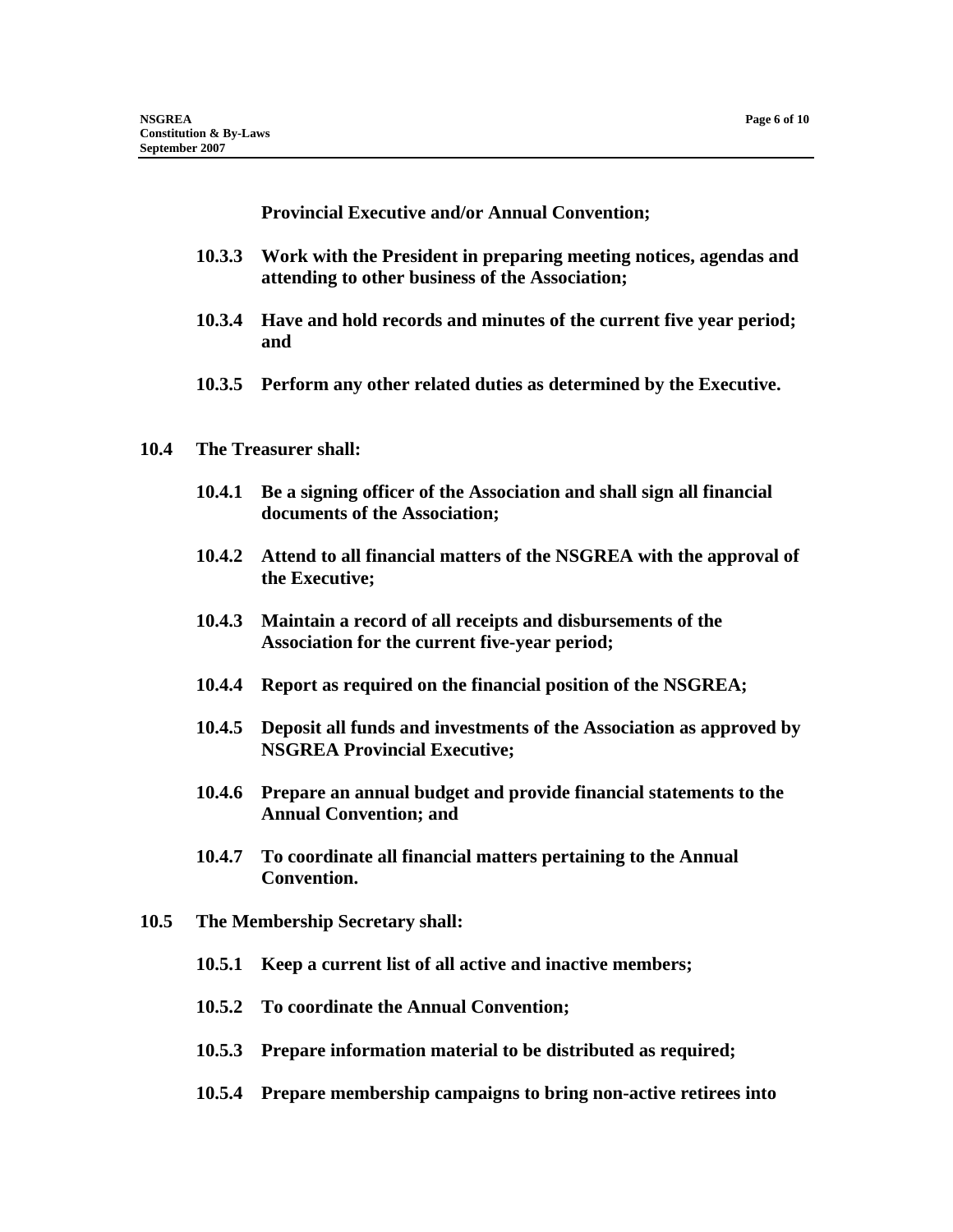#### **active status; and**

- **10.5.5 Perform any other related duties as assigned by the Provincial Executive.**
- **10.6 Pension Representative shall:** 
	- **10.6.1 Represent NSGREA in all matter pertaining to pensions;**
	- **10.6.2 Attend any meeting of the NSGEU pensions Committee, when invited;**
	- **10.6.3 Act as resource person to the members on all matters dealing with pensions; and**
	- **10.6.4 Be a member of the Benefits Committee**
- **10.7 Benefits Representative shall:** 
	- **10.7.1 Represent NSGREA in all matters pertaining to benefits;**
	- **10.7.2 Act as chairperson of the Benefits Committee; and**
	- **10.7.3 Advise and act as a resource person to the members on all matters relevant to retirees or post-retirement benefits.**

#### **Article XI Honorariums**

**11.1 Honorariums shall be paid to the Executive as determined by Conventions.** 

#### **Article XII Meetings**

- **12.1 There shall be at least four NSGREA Provincial Executive Meetings in a Calendar year.**
- **12.2 The President may call a Special Meeting of the Executive at any time, or upon written request of at least fifty percent (50%) of the Provincial**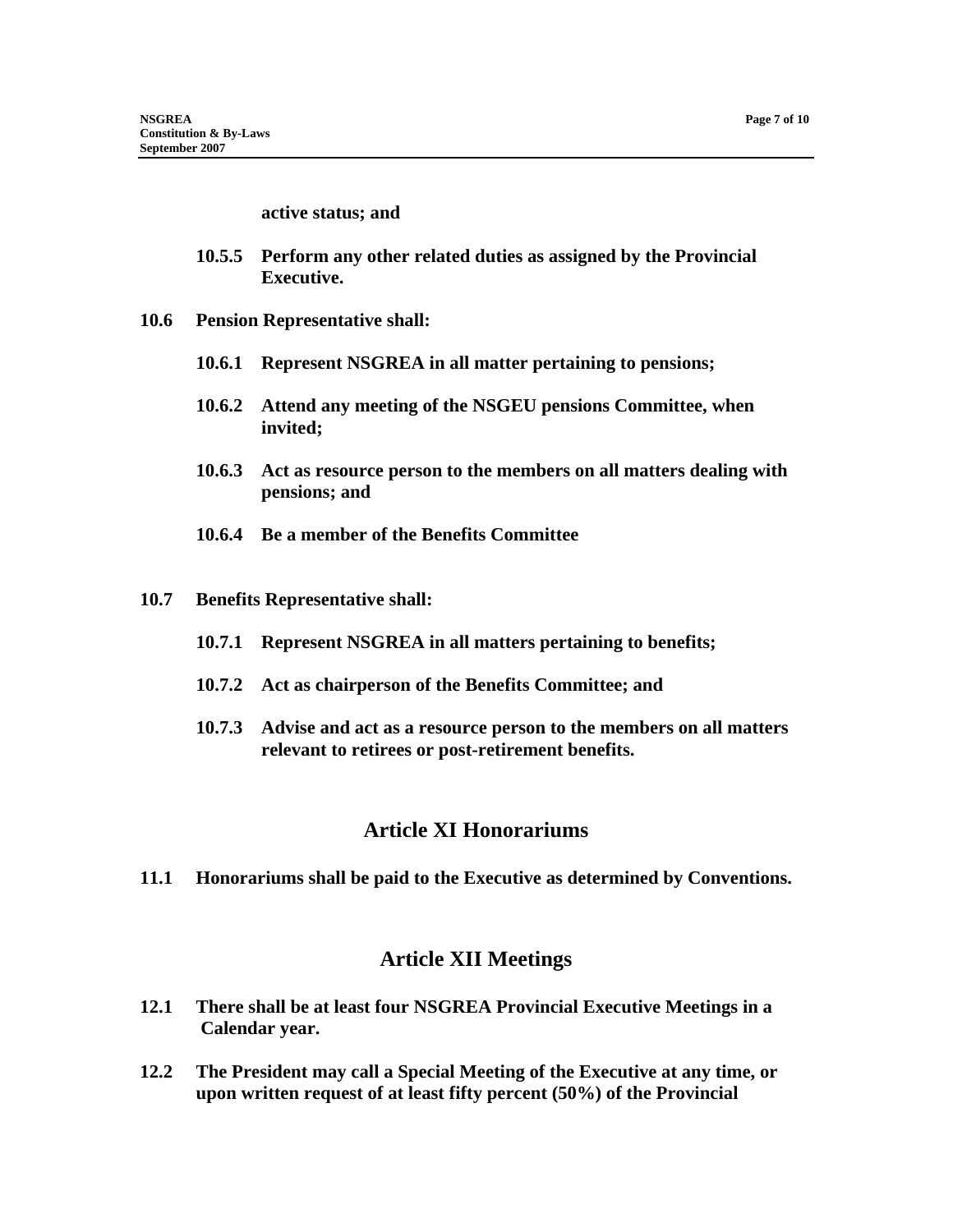**Executive.** 

- **12.3 A Special Meeting of the NSGREA shall be called by the President upon request, in writing, signed by as least ten percent (10%) of the total membership or (50%) of the Regional Executives with the approval of their general memberships.**
- **12.4 The General or Annual Membership Convention shall be convened at the discretion of the NSGREA Provincial Executive, but shall take place at least once a calendar year.**
- **12.5 A quorum at Executive Meetings shall be defined as fifty percent (50%) of the total number of NSGREA Provincial Executive elected positions.**
- **12.6 The secretary shall, by written notice or otherwise, advise the members of the Provincial Executive of a meeting or a Special meeting at least seven (7) days prior to the meeting. The notice shall contain the date, place, time and a basic agenda for the meeting.**
- **12.7 All association meetings shall be conducted by the general procedures of Bourinot's Rules of Order.**
- **12.8 All meetings of the NSGREA transact the following business:** 
	- **12.8.1 Call to Order**
	- **12.8.2 Approval of Agenda**
	- **12.8.3 Reading and Approval of Previous Minutes**
	- **12.8.4 Business Arising from Minutes**
	- **12.8.5 Correspondence**
	- **12.8.6 Financial Report**
	- **12.8.7 Reports of Officers and Committees**
	- **12.8.8 Unfinished Business/Old Business**
	- **12.8.9 Nomination, Election, and Installation of Officers**
	- **12.8.10 New Business**
	- **12.8.11 Adjournment**

## **Article XIII Discipline**

**13.1 If a member has a complaint or grievance against any officer or other member of the Association, which cannot be dealt with by the procedures set forth in these By-Laws, the aggrieved member shall have the right to**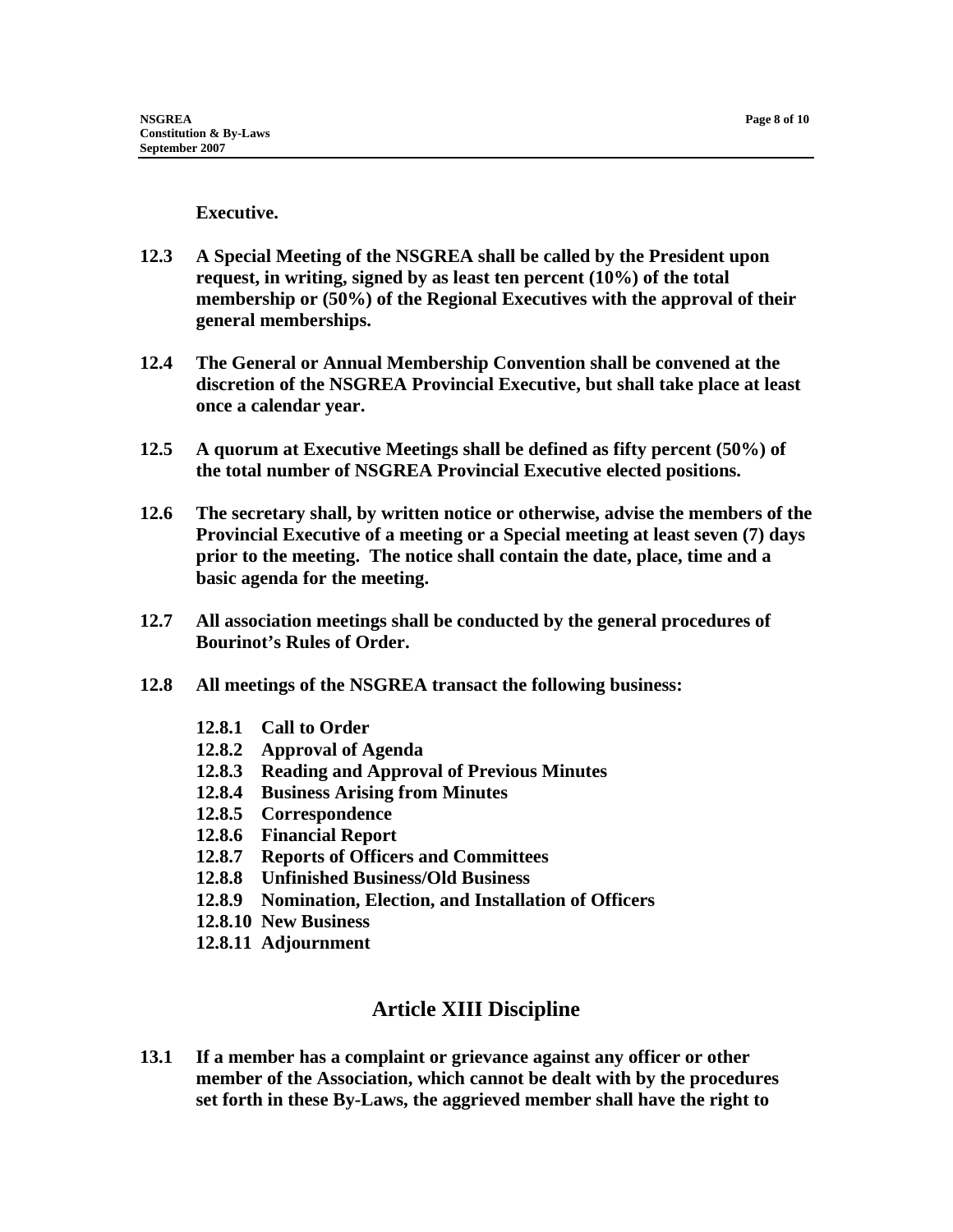**submit the case with all relevant material to the Secretary of the Provincial Executive, who shall immediately refer the case with all documentation to the Executive or Special Committee appointed for that purpose.** 

- **13.2 The Executive or Special Committee shall undertake such inquiries, hearings or meetings as deemed advisable and report on the findings, conclusions and recommendations as soon as possible to the parties to the complaint and to the President or the Secretary of the NSGREA.**
- **13.3 The individual lodging the complaint must bear all necessary costs associated with any investigations unless their concerns are found to be true. The costs in this situation will be cost-shared between the Association and the individual.**
- **13.4 All decisions of the Executive or Special Committee are final and binding.**

# **Article XIV Committees**

- **14.1 The Provincial Executive may establish such Committees as it determines necessary from time to time to carry out its objectives or any functions assigned to it.**
- **14.2 The number of each Committee and the mandate of such committee shall be determined by the Provincial Executive.**
- **14.3 Members on each Committee shall serve without remuneration. The Committee member may be paid reasonable expenses incurred by them in the performance of their duties.**
- **14.4 The members of any standing Committee may be elected at the Annual Convention or appointed by the Provincial Executive. The term of membership on each Standing Committee shall be for a period of one (1) year. They may be appointed to the committee in subsequent years.**

# **Article XV Policy Statements**

**15.1 In consideration of the ongoing need for the Association to provide guidelines, information and directions to its members, the NSGREA Executive may adopt Policy Statements on such matters as are deemed necessary from time to time.**